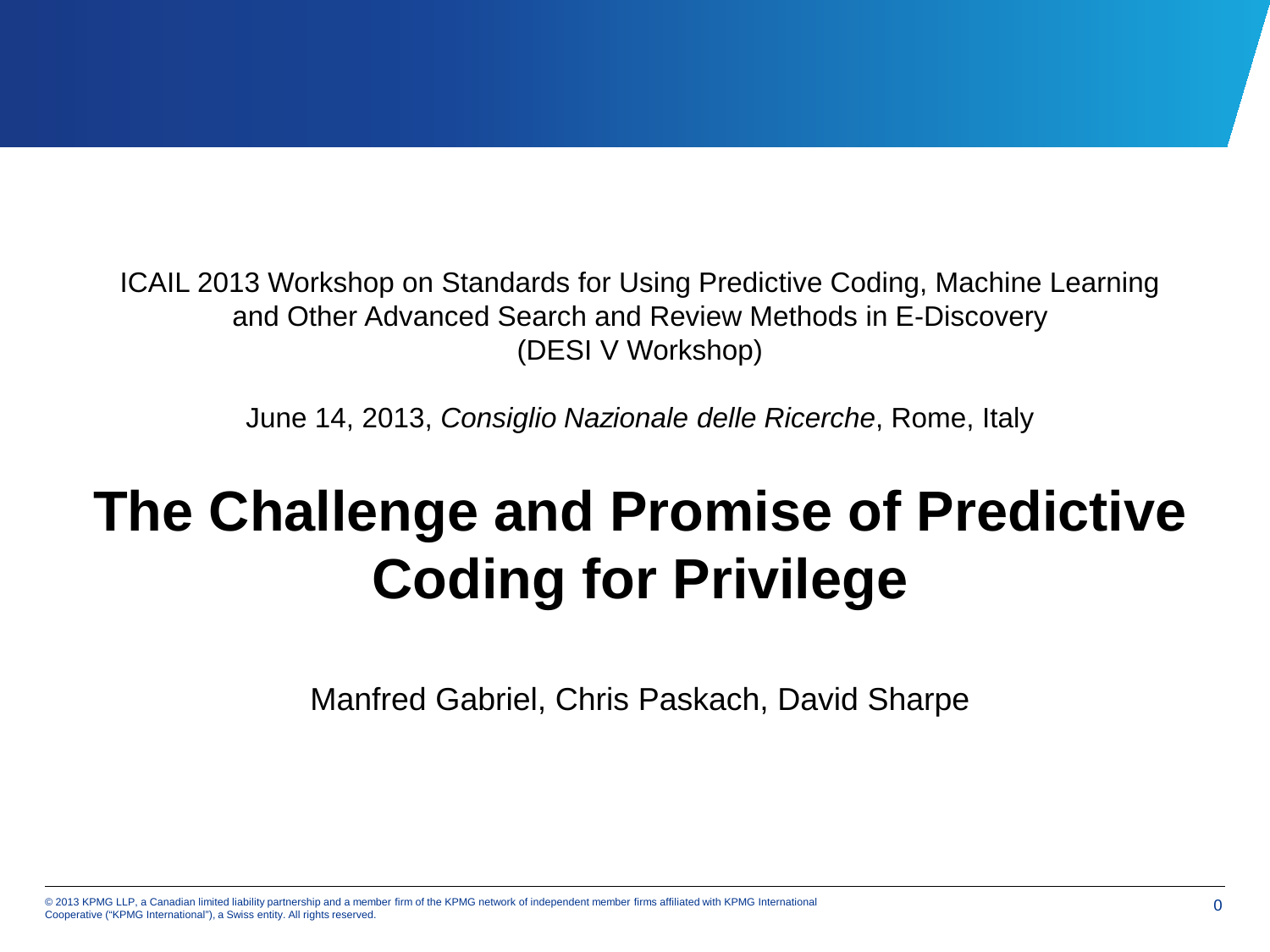**Overview**

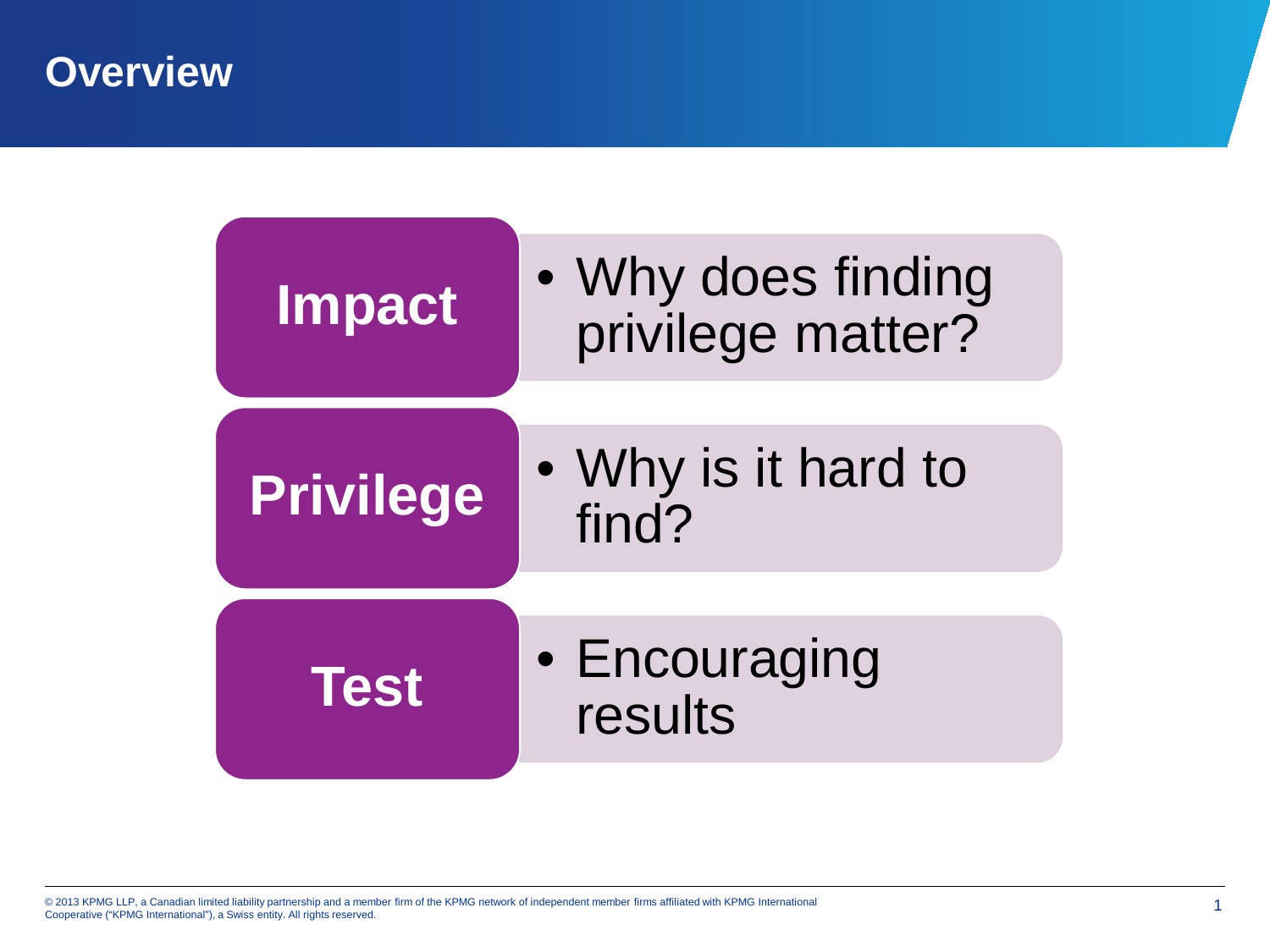# 1. Disposition of Documents

# 2. Protection of Information

# 3. Construction of Knowledge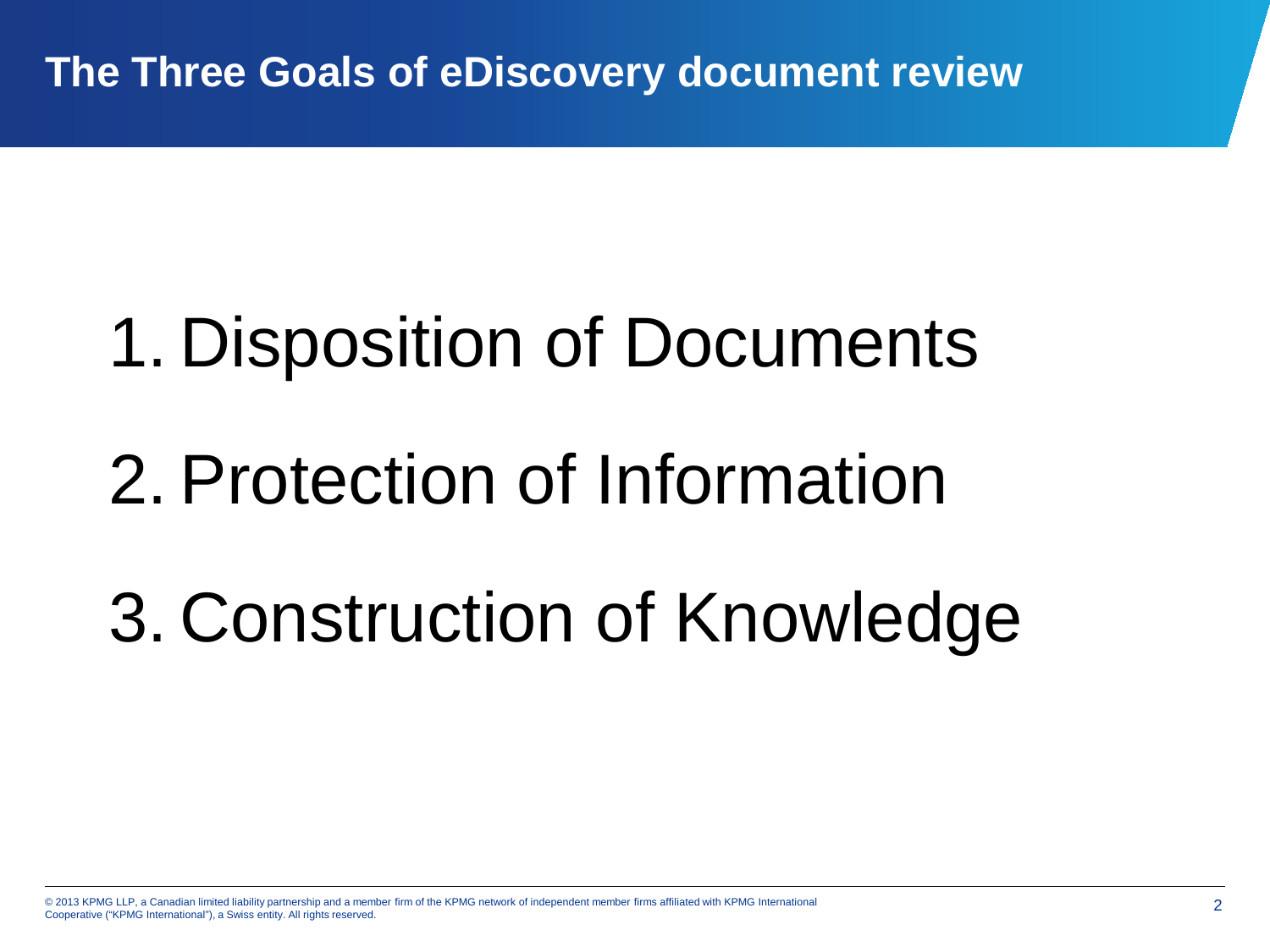#### **Predictive Coding and the 3 Goals**

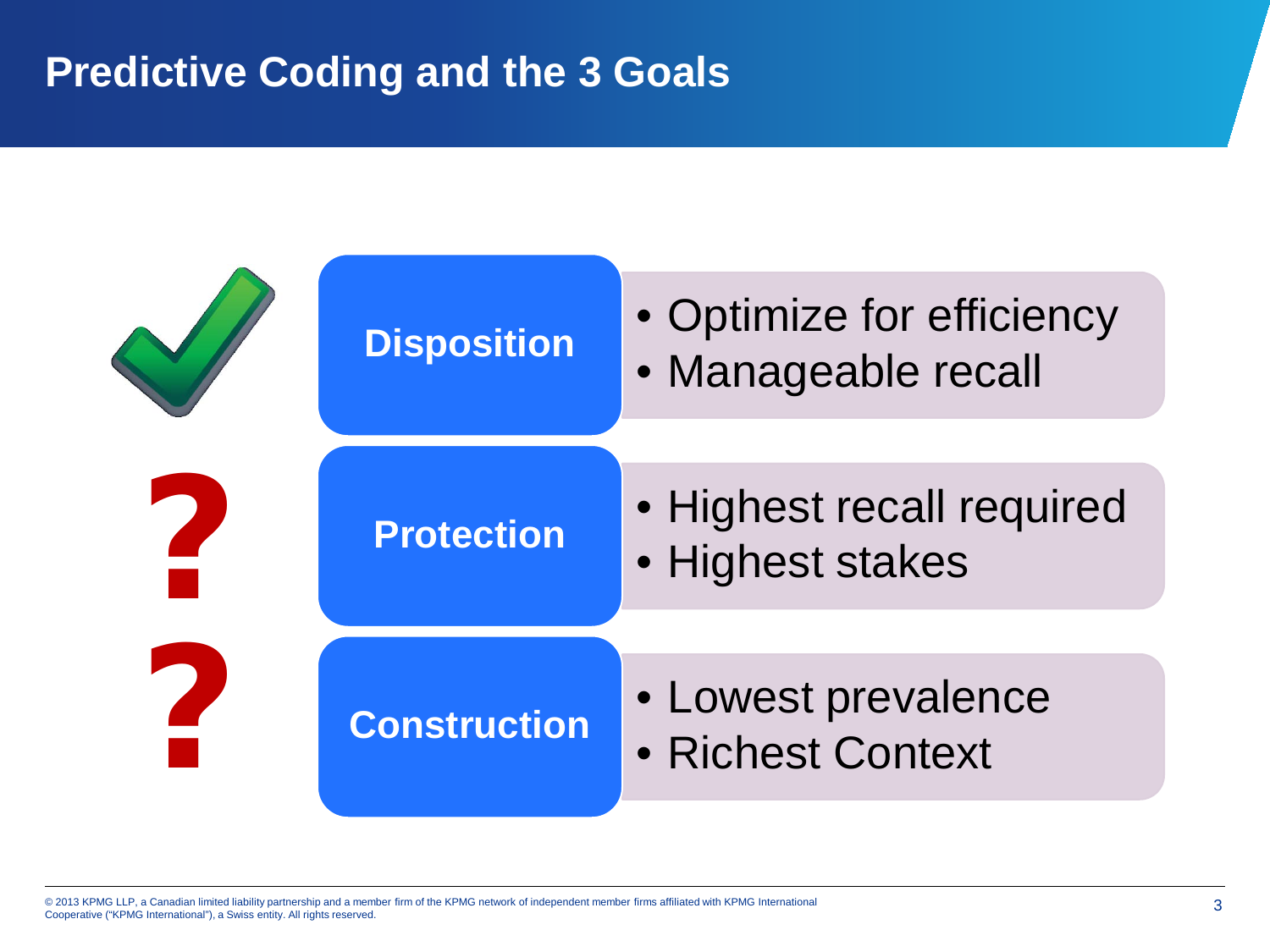#### **Full Review of the Producible Population**

| <b>Most Common</b><br><b>Workflows</b>                           | <b>All Docs</b>                                |
|------------------------------------------------------------------|------------------------------------------------|
| <b>Predicted</b><br><b>Responsive</b><br>(Single Classifier)     | <b>Workstream 2:</b><br><b>Attorney Review</b> |
| <b>Predicted</b><br><b>Non-Responsive</b><br>(Single Classifier) | <b>Workstream 1: Cull</b>                      |

© 2013 KPMG LLP, a Canadian limited liability partnership and a member firm of the KPMG network of independent member firms affiliated with KPMG International<br>Cooperative ("KPMG International"), a Swiss entity. All rights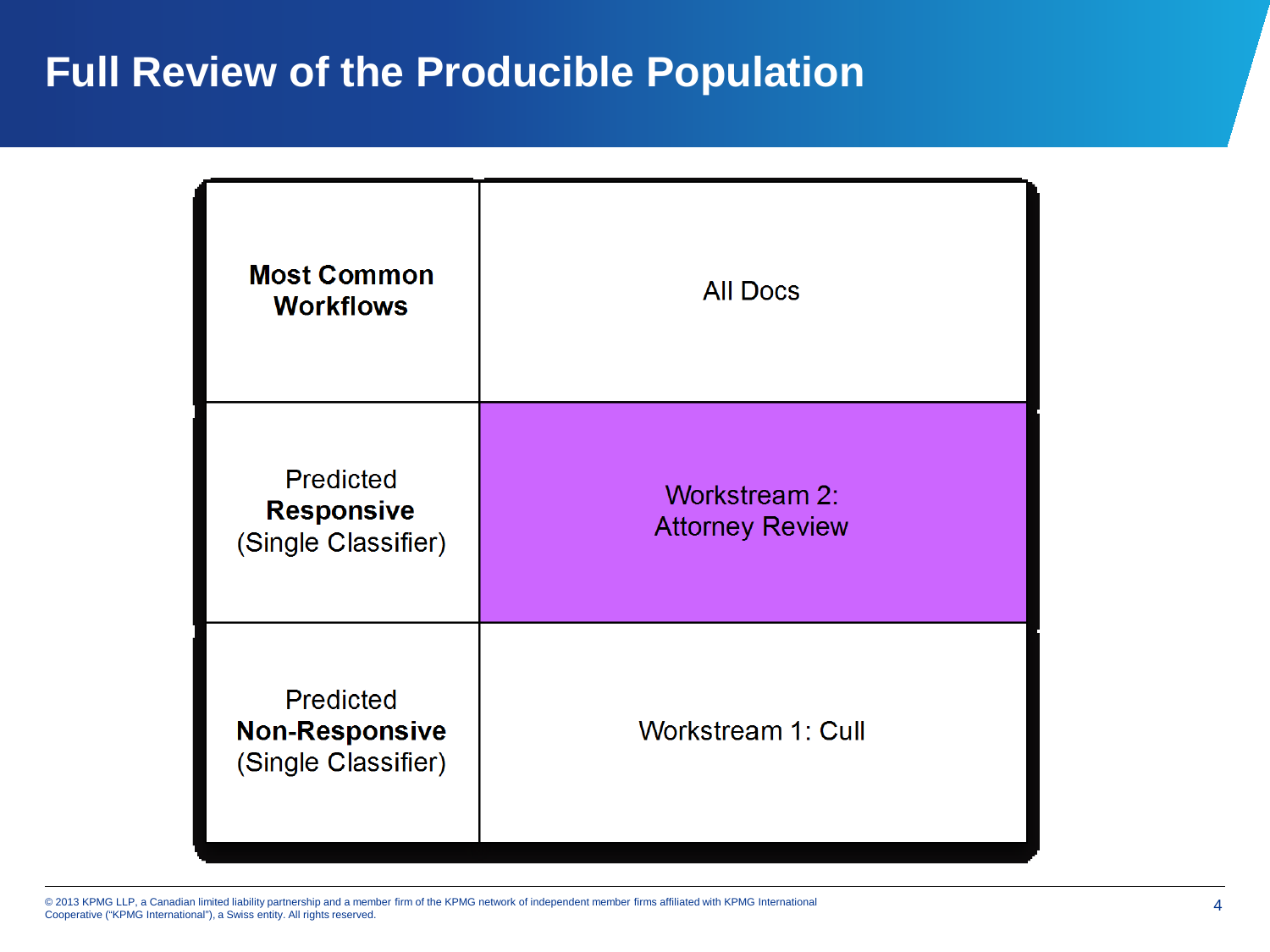### **What if we can detect privilege reliably?**

| <b>Possible</b><br><b>Workflows for</b><br>successful<br>prediction on<br><b>Privilege</b> | <b>Predicted</b><br><b>Privileged</b><br>(Classifier B) | <b>Predicted</b><br><b>Not Privileged</b><br>(Classifier B) |
|--------------------------------------------------------------------------------------------|---------------------------------------------------------|-------------------------------------------------------------|
| <b>Predicted</b><br><b>Responsive</b><br>(Classifier A)                                    | <b>Workstream 3:</b><br><b>Attorney Review</b>          | <b>Workstream 2:</b><br>Sample                              |
| <b>Predicted</b><br><b>Non-Responsive</b><br>(Classifier A)                                | Workstream 1: Cull                                      |                                                             |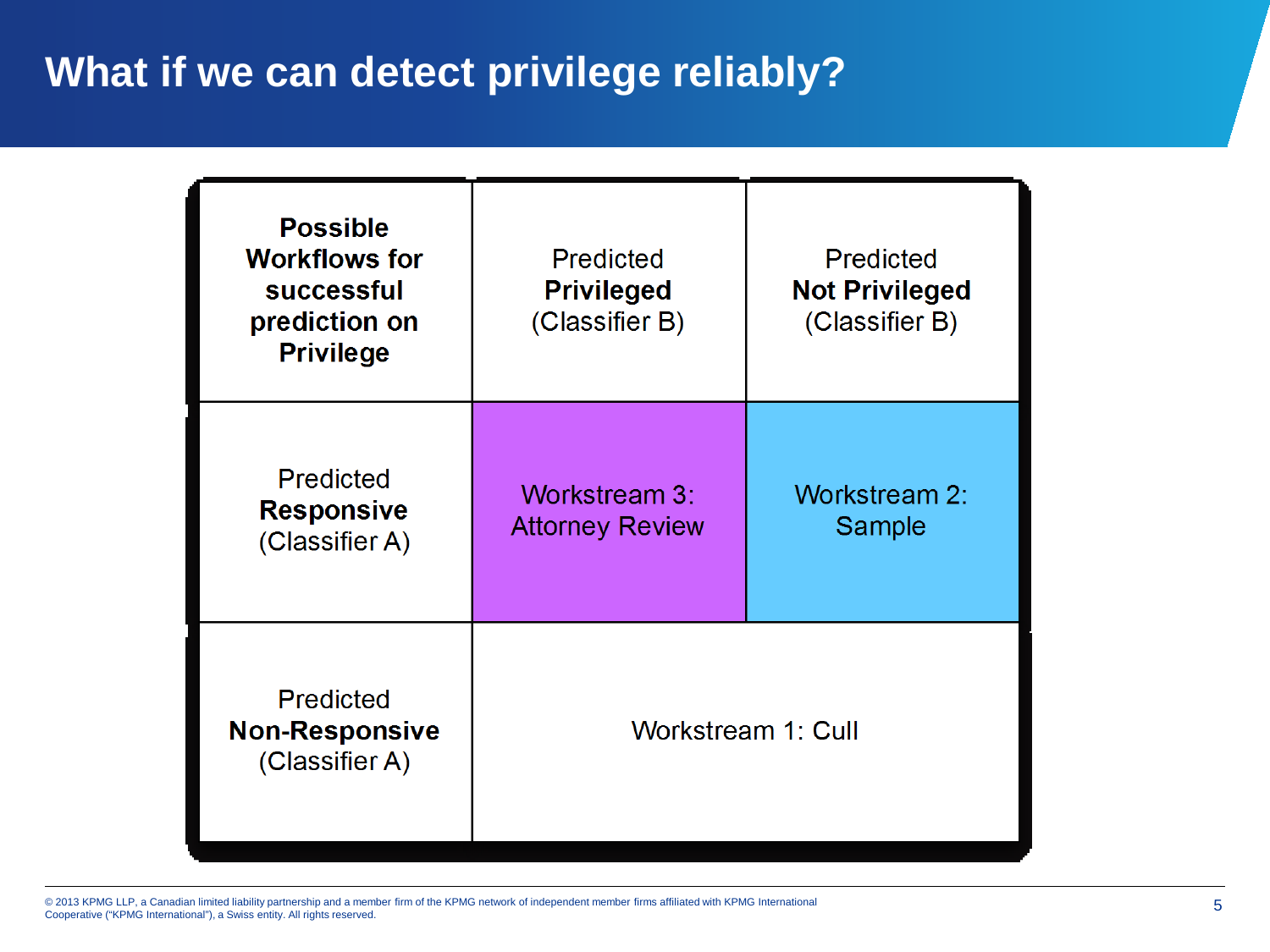### **What if we can detect privilege reliably?**



© 2013 KPMG LLP, a Canadian limited liability partnership and a member firm of the KPMG network of independent member firms affiliated with KPMG International<br>Cooperative ("KPMG International"), a Swiss entity. All rights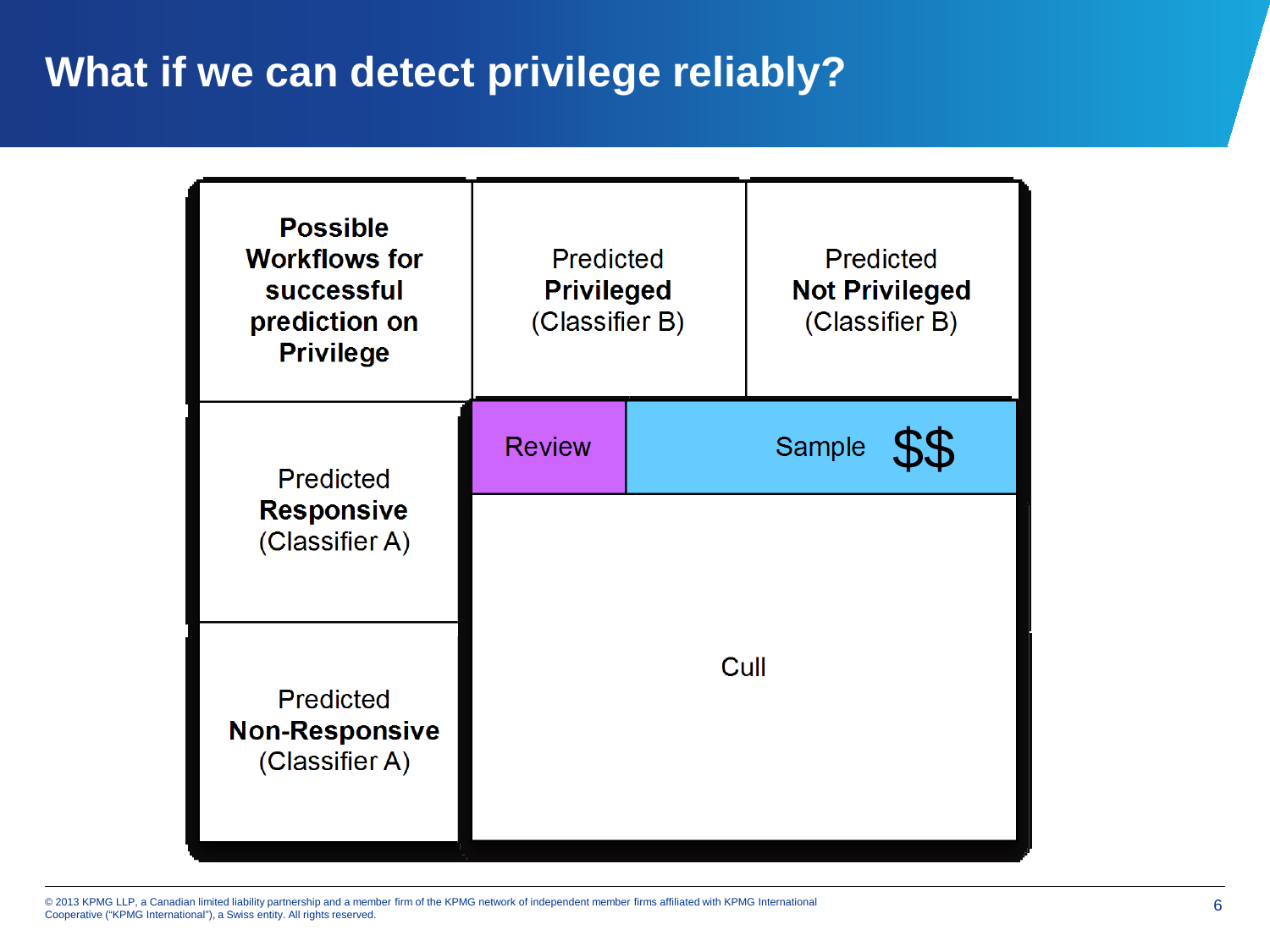#### **Footnote about family members**

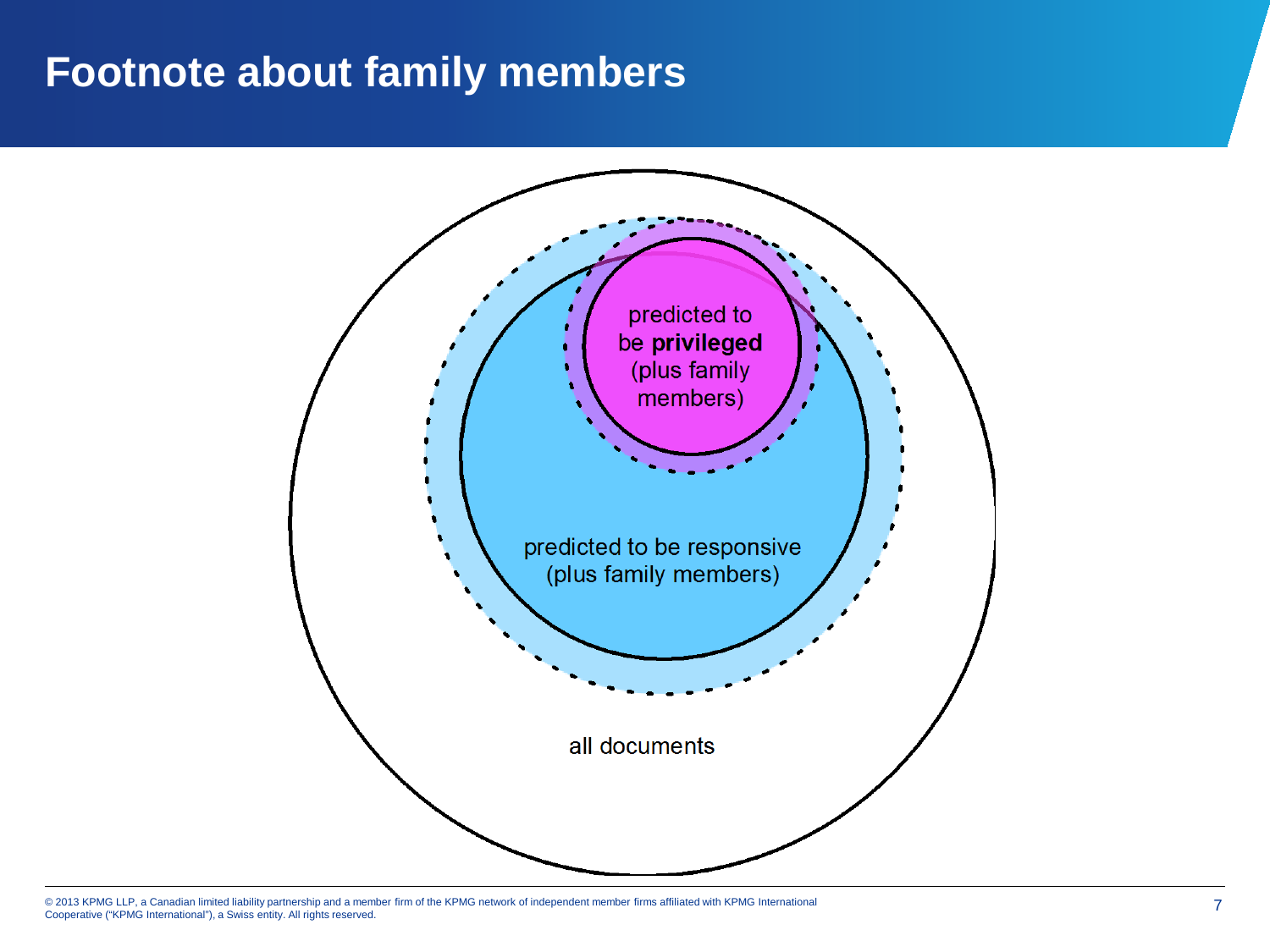## **Privileged information is rare and precious**

- Stakes are high: Disclosure may lead to significant disadvantage
- Privileged documents are rare
	- 2.7% Prevalence (over 51 matters)
	- Anecdotally:
		- 0.5% Prevalence
		- Improves to 5% with Boolean searches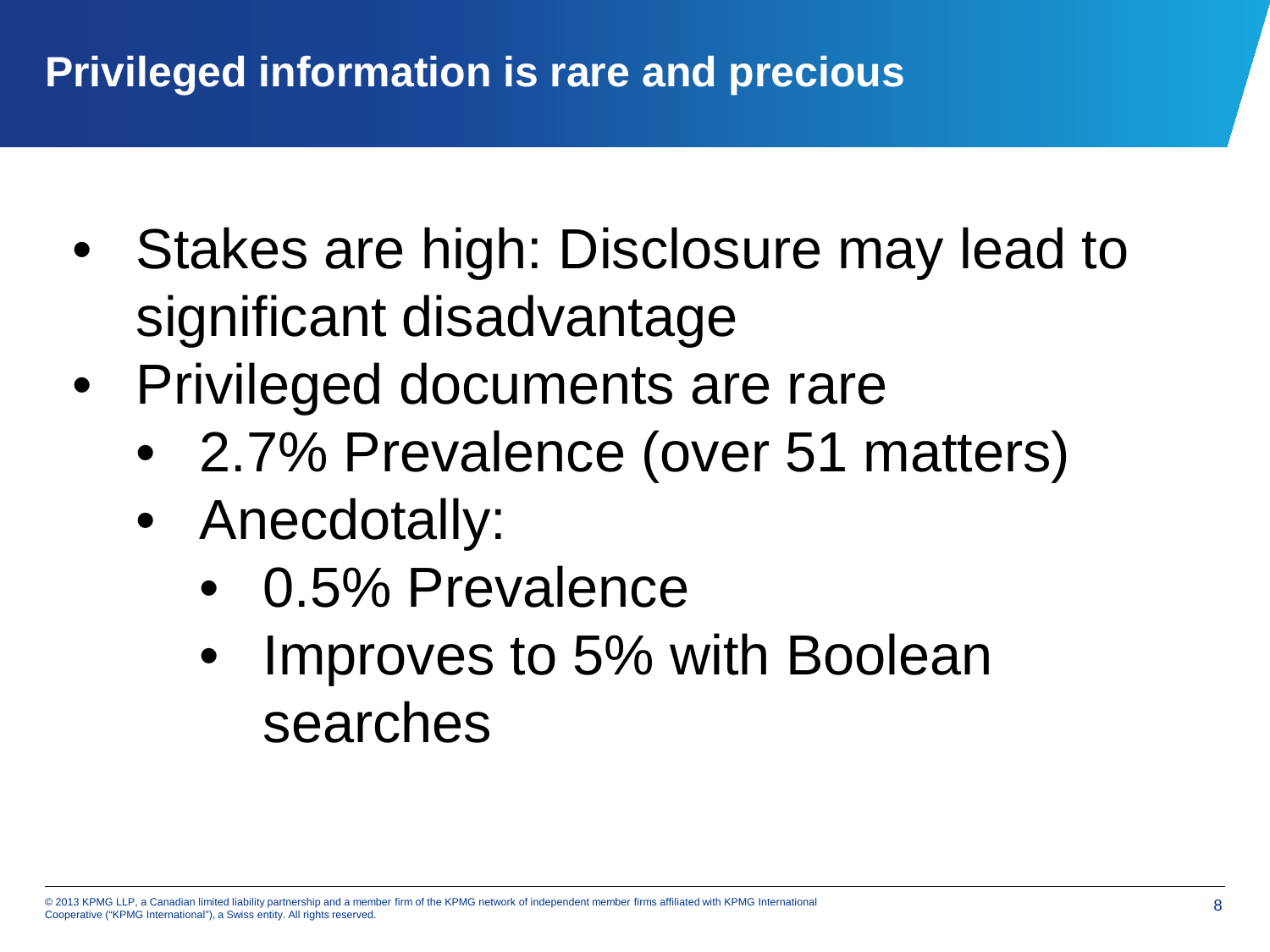## **Knowing it when you see it**

- **"Privileged and confidential" no indicator**
- **Legal advice (or request for it) hard to identify**
- **Sender and Recipient matter, but how is complex**
	- **Disclosure to third parties varies by privilege type**
	- **Non-attorneys within the client organization**
	- **Role of in-house lawyers**
	- **Joint-Defense agreements**
- **Facts not apparent in the text of the document may affect privilege.**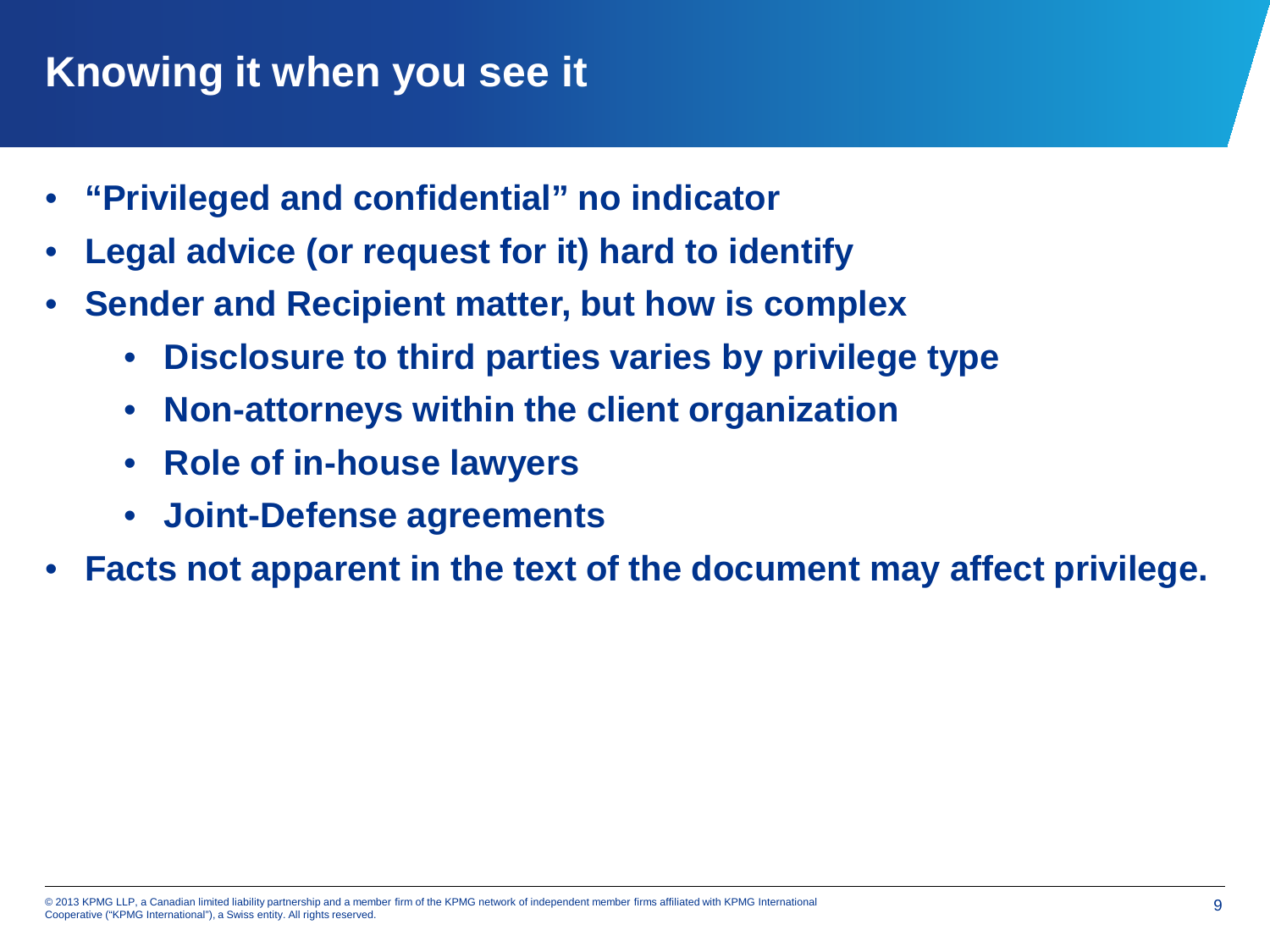#### **Substance of Privilege implies prediction strategy**

1. 2.

Run predictions for all documents **privileged at creation** Review for **Waiver**

© 2013 KPMG LLP, a Canadian limited liability partnership and a member firm of the KPMG network of independent member firms affiliated with KPMG International (2013) and the member firms affiliated with a conserved and the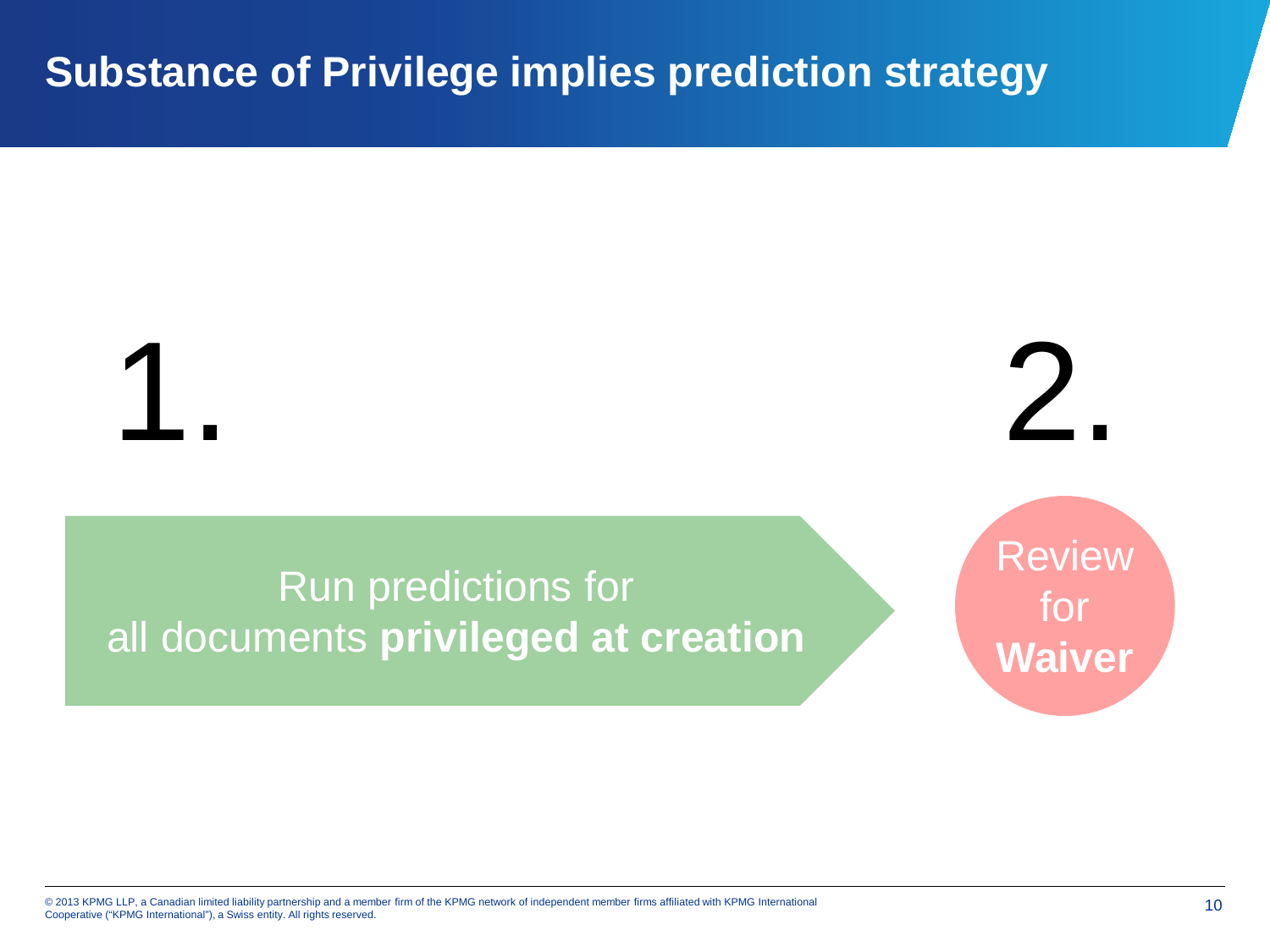#### **Porfiau / PFA workflow**

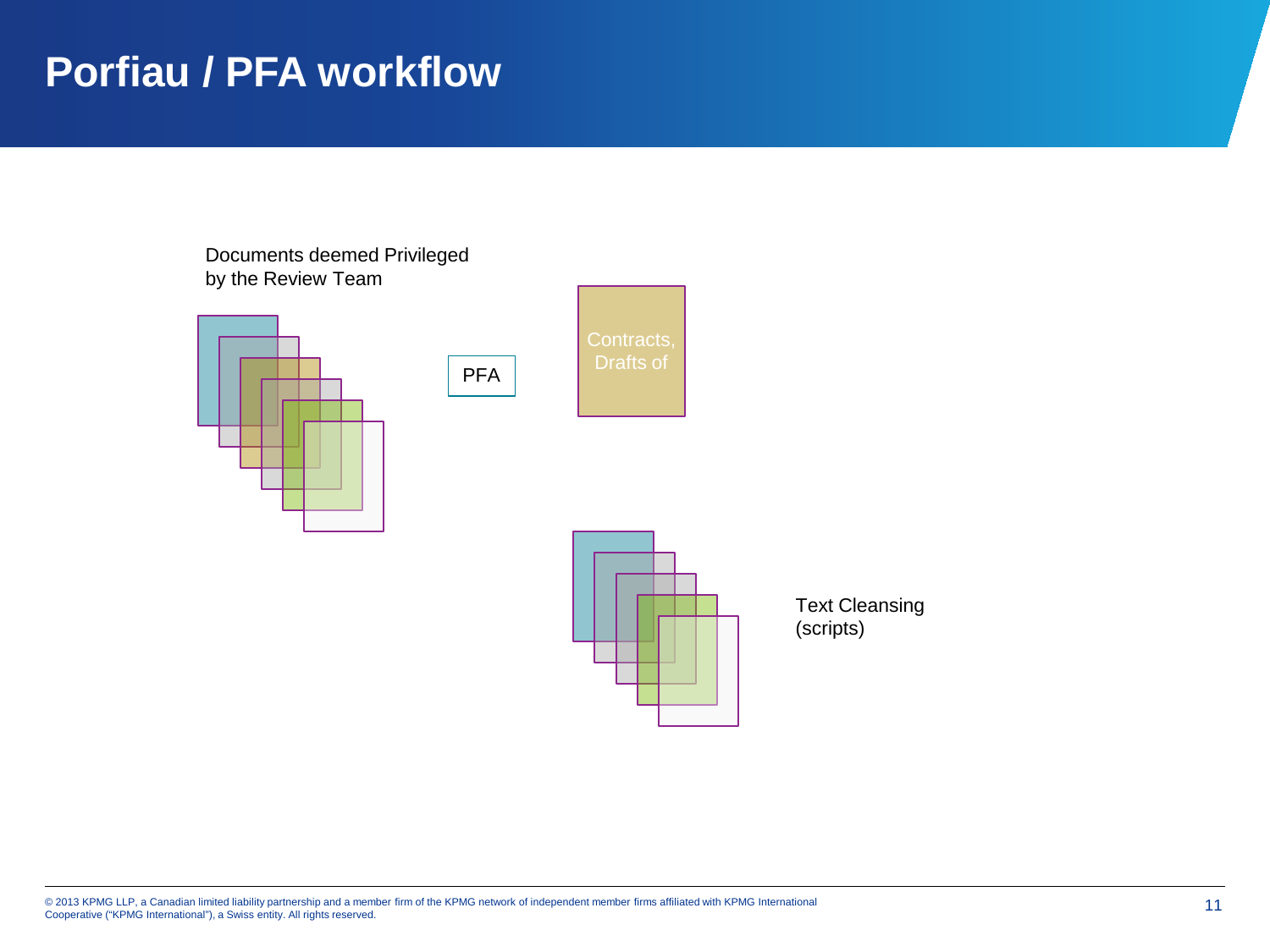## **A Simple Privileged Email (Enron)**

FROM: barshk@gtlaw.com RECEIVED: Mon, 29 Oct 2001 09:00:40 TO: kay.mann@enron.com, ben.jacoby@enron.com, steven.krimsky@enron.com, dave.kellermeyer@enron.com CC: reetzr@gtlaw.com BCC: reetzr@gtlaw.com SUBJECT: DEP's Notice of Change of Position in Pompano Beach Proceeding

UPDATE--DEP recently issued a Notice of Change of Agency Position (Notice of Change) in the Pompano Beach proceeding in which DEP advised all of the parties and the administrative law judge that it was intending to modify the previously issued intent to issue relative to six issues.

The primary two conditions that DEP is modifying its position concern the NOx emission limits during distillate fuel use and a reduction in the number of hours that the facility can operate on distillate fuel use. Specifically on the first issue, DEP intends to limit the facility to 36 ppmvd for NOx rather than the previously issued limitation of 42 ppmvd. On the second issue, DEP proposes to reduce the number of hours of diesel fuel use from 1000 hours to 500 hours per year after 2004.

The other issues raised in the Notice of Change include : startup and shutdown conditions; emergency equipment; other minor sources; and the VOC emission limit. I have discussed the Notice of Change with Dave Kellermeyer and he, in turn, is going to discuss the Notice in detail with Scott Osbourn. We have some questions on certain of the issues raised in the Notice of Change, which we will need to clarify with DEP.

I will circulate the Notice of Change to you in the next few minutes if you have not already seen it. In addition, we intend to respond to the Notice with a pleading that sets forth : i) our intention to object and present evidence in opposition to certain of the permit changes proposed by DEP, and ii) our desire for expedited discovery with respect to the textual permit language now proposed by DEP. Kay, we will be sending you that draft pleading today for your review and comment. We would like to file the pleading by tomorrow if possible.

Debbie and Steve, if you have any questions on this matter prior to your meeting tomorrow, please contact me. I will be here in the office all day.

Thanks--Kerri

The information contained in this transmission may contain privileged and confidential information. It is intended only for the use of the person(s) named above. If you are not the intended recipient, you are hereby notified that any review, dissemination, distribution or duplication of this communication is strictly prohibited. If you are not the intended recipient, please contact the sender by reply email and destroy all copies of the original message.

\_\_\_\_\_\_\_\_\_\_\_\_\_\_\_\_\_\_\_\_\_\_\_\_\_\_\_\_\_\_\_\_\_\_\_\_\_\_\_\_\_\_\_\_\_\_\_\_\_\_\_\_\_\_\_\_\_\_\_\_\_\_\_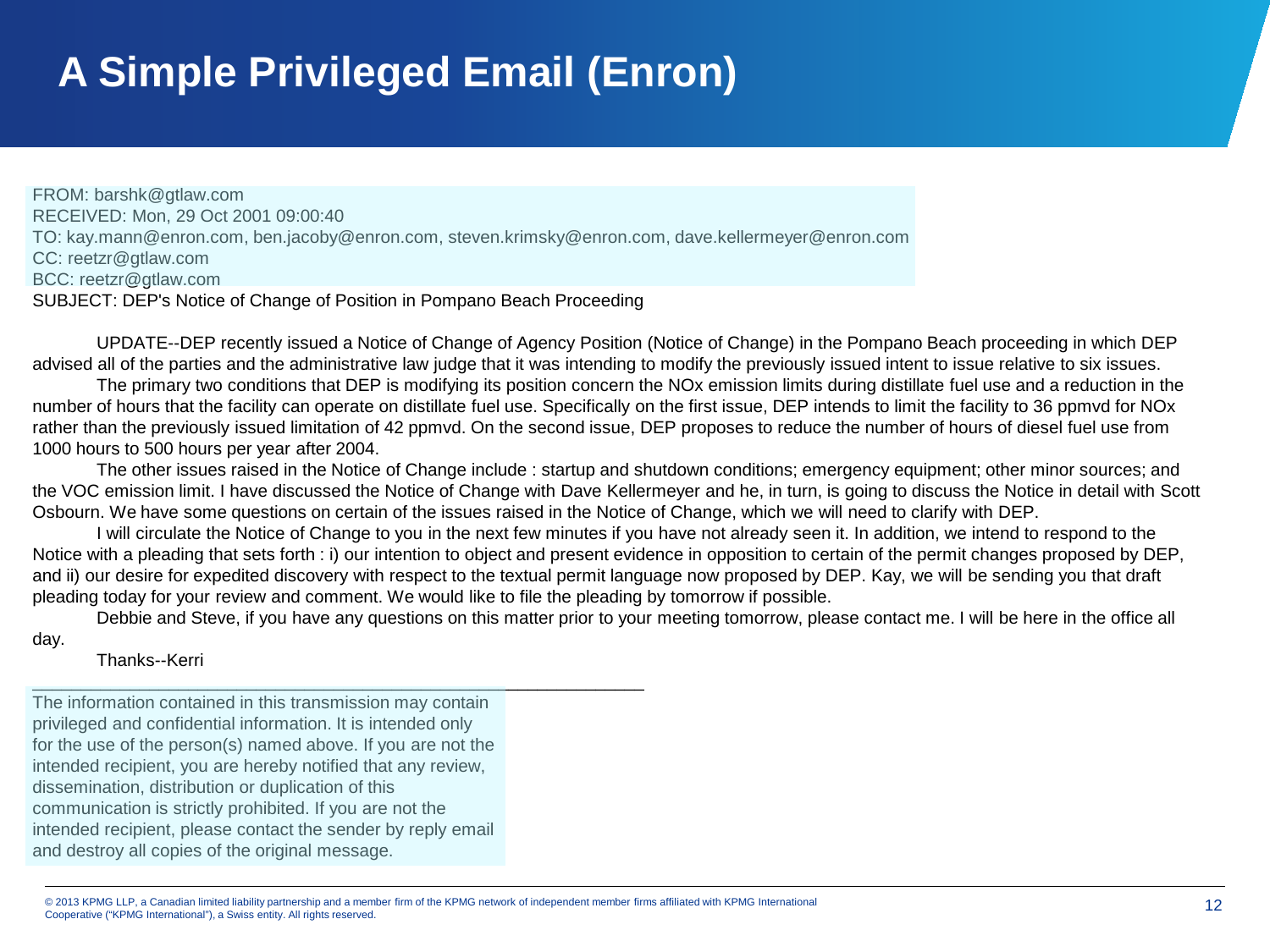## **High-Quality Text Strings**

#### SUBJECT: DEP's Notice of Change of Position in Pompano Beach Proceeding

UPDATE--DEP recently issued a Notice of Change of Agency Position (Notice of Change) in the Pompano Beach proceeding in which DEP advised all of the parties and the administrative law judge that it was intending to modify the previously issued intent to issue relative to six issues.

The primary two conditions that DEP is modifying its position concern the NOx emission limits during distillate fuel use and a reduction in the number of hours that the facility can operate on distillate fuel use. Specifically on the first issue, DEP intends to limit the facility to 36 ppmvd for NOx rather than the previously issued limitation of 42 ppmvd. On the second issue, DEP proposes to reduce the number of hours of diesel fuel use from 1000 hours to 500 hours per year after 2004.

The other issues raised in the Notice of Change include : startup and shutdown conditions; emergency equipment; other minor sources; and the VOC emission limit. I have discussed the Notice of Change with Dave Kellermeyer and he, in turn, is going to discuss the Notice in detail with Scott Osbourn. We have some questions on certain of the issues raised in the Notice of Change, which we will need to clarify with DEP.

I will circulate the Notice of Change to you in the next few minutes if you have not already seen it. In addition, we intend to respond to the Notice with a pleading that sets forth : i) our intention to object and present evidence in opposition to certain of the permit changes proposed by DEP, and ii) our desire for expedited discovery with respect to the textual permit language now proposed by DEP. Kay, we will be sending you that draft pleading today for your review and comment. We would like to file the pleading by tomorrow if possible.

Debbie and Steve, if you have any questions on this matter prior to your meeting tomorrow, please contact me. I will be here in the office all day. Thanks--Kerri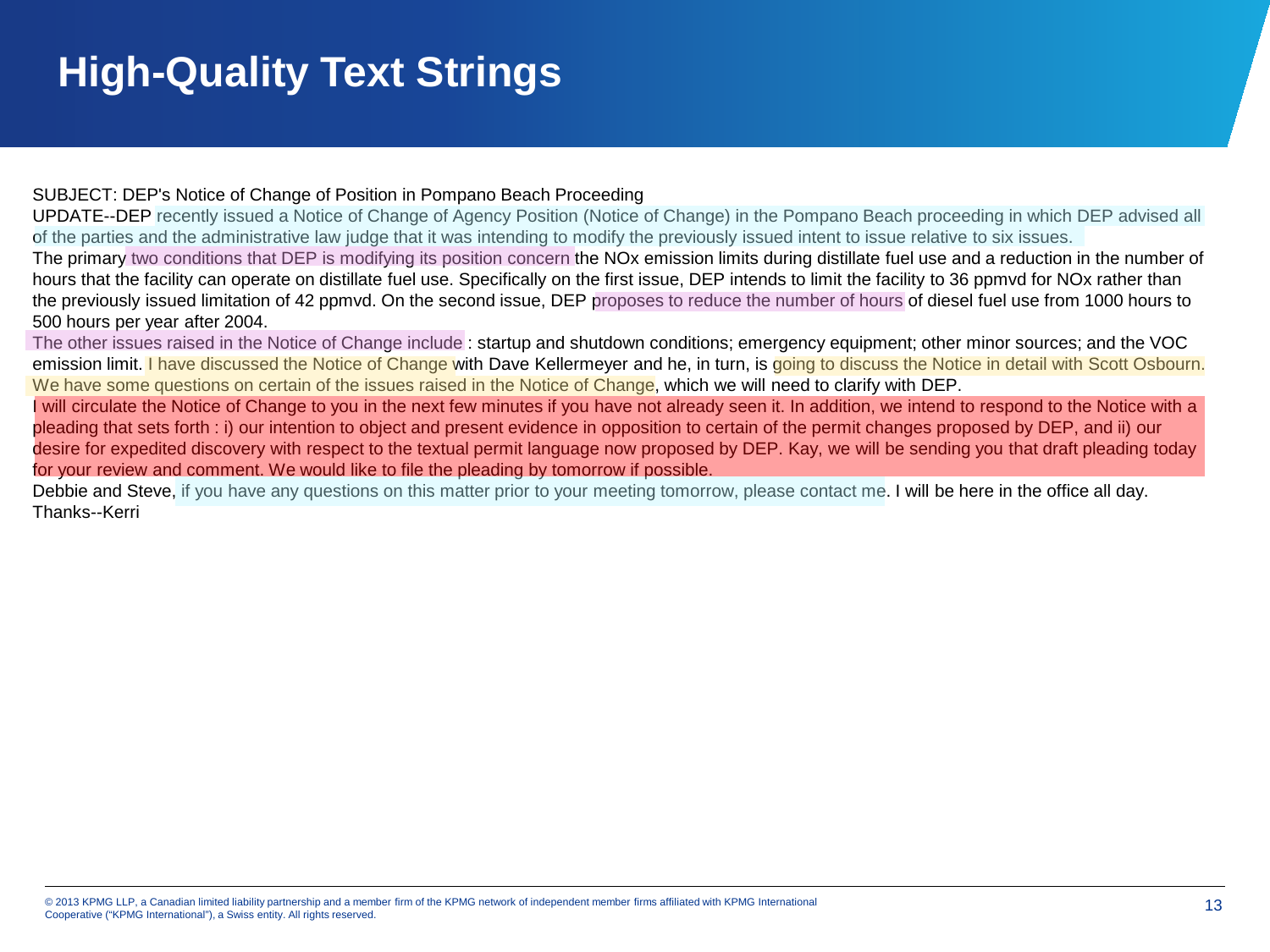## **Porfiau / PFA workflow**

Documents deemed Privileged by the Review Team







|                       | 204 | 0.3 SUBJECT: DEP's Notice of Change of Position in Pompano Beach Proceeding                                                                                                                                                                                                                                       |
|-----------------------|-----|-------------------------------------------------------------------------------------------------------------------------------------------------------------------------------------------------------------------------------------------------------------------------------------------------------------------|
|                       | 205 | 0.6 UPDATE--DEP recently issued a Notice of Change of Agency Position                                                                                                                                                                                                                                             |
|                       | 206 | 0.74 will circulate the Notice of Change to you in the next few minutes if you                                                                                                                                                                                                                                    |
|                       | 207 | 0.34 Change) in the Pompano Beach proceeding in which DEP advised all of the parties and the administrative law judge t                                                                                                                                                                                           |
|                       | 208 | 0.75 The primary two conditions that DEP is modifying its position concern the NOx emission limits during distillate fuel                                                                                                                                                                                         |
|                       | 209 | 0.79 change include : startup and shutdown conditions; emergency equipment; other minor sources; and the VOC emission limit.<br>I have discussed the Notice of Change with Dave Kellermeyer and he, in turn, is going to discuss the Notice in detail with<br>Scott Osbourn. We have some questions on certain of |
|                       | 210 | 0.2 the issues raised in the Notice of Change                                                                                                                                                                                                                                                                     |
|                       | 211 | 0.15 which we will need to clarify with DEP.                                                                                                                                                                                                                                                                      |
|                       | 212 | 0.64 will circulate the Notice of Change to you in the next few minutes if you                                                                                                                                                                                                                                    |
|                       | 213 | 0.74 have not already seen it. In addition, we intend to respond to the Notice with a pleading that sets forth : i) our intention to<br>object and present evidence in opposition to certain of the permit changes proposed by DEP, and ii) our desire for                                                        |
|                       | 214 | 0.59 the issues raised in the Notice of Change, whi                                                                                                                                                                                                                                                               |
|                       | 215 | 0.8 ch we will need to clarify with DEP.                                                                                                                                                                                                                                                                          |
|                       | 216 | 0.61 I will circulate the Notice of Change to you in the next few minutes if you                                                                                                                                                                                                                                  |
|                       | 217 | 0.54 have not already seen it. In addition, we intend to respond to the Notice with a pleading that sets forth : i) our intention to<br>object and present evidence in opposition to certain of the permit changes proposed by DEP, and ii) our desire for                                                        |
|                       | 218 | 0.77 change include : startup and shutdown conditions; emergency equipment; other minor sources; and the VOC emission limit.<br>I have discussed the Notice of Change with Dave Kellermeyer and he, in turn, is going to discuss the Notice in detail with<br>Scott Osbourn. We have some questions on certain of |
|                       | 219 | 0.43 the issues raised in the Notice of Change                                                                                                                                                                                                                                                                    |
|                       | 220 | 0.23 which we will need to clarify with DEP.                                                                                                                                                                                                                                                                      |
|                       | 221 | 0.78 will circulate the Notice of Change to you in the next few minutes if you                                                                                                                                                                                                                                    |
|                       | 222 | 0.3 have not already seen it. In addition, we intend to respond to the Notice with a pleading that sets forth : i) our intention to<br>object and present evidence in opposition to certain of the permit changes proposed by DEP, and ii) our desire for                                                         |
| <b>Text Cleansing</b> | 223 | 0.6 SUBJECT: DEP's Notice of Change of Position in Pompano Beach Proceeding                                                                                                                                                                                                                                       |
|                       | 224 | 0.74 UPDATE -- DEP recently issued a Notice of Change of Agency Position                                                                                                                                                                                                                                          |
| (scripts)             | 225 | 0.34 Change) in the Pompano Beach proceeding in which DEP advised all of the parties and the administrative law judge t                                                                                                                                                                                           |
|                       | 226 | 0.75 hat it was intending to modify the previously issued intent to issue relative to six issues.                                                                                                                                                                                                                 |
|                       | 227 | 0.79 The primary two conditions that DEP is modifying its position concern the NOx emission limits during distillate fuel                                                                                                                                                                                         |
|                       | 228 | 0.2 and a reduction in the number of hours that the facility can operate on distillate fuel use. Specifically on the first issue, DEP<br>intends to limit the facility to 36 ppmvd for NOx rather than                                                                                                            |
|                       | 229 | 0.15 the previously issued limitation of 42 ppmvd. On the second issue, DEP proposes to reduce the number of hours of diesel                                                                                                                                                                                      |
| Identification of     | 230 | 0.64 fuel use from 1000 hours to 500 hours per year after 2004.                                                                                                                                                                                                                                                   |
|                       | 231 | 0.74 The other issues raised in the Notice of Change                                                                                                                                                                                                                                                              |
| candidate text        | 232 | 0.59 change include : startup and shutdown conditions; emergency equipment; other minor sources; and the VOC emission limit<br>I have discussed the Notice of Change with Dave Kellermeyer and he, in turn, is going to discuss the Notice in detail with<br>Scott Osbourn. We have some questions on certain of  |
|                       | 233 | 0.8 the issues raised in the Notice of Change                                                                                                                                                                                                                                                                     |
| strings               | 234 | 0.61 which we will need to clarify with DEP.                                                                                                                                                                                                                                                                      |
|                       | 235 | 0.54 I will circulate the Notice of Change to you in the next few minutes if you                                                                                                                                                                                                                                  |
|                       | 236 | 0.77 have not already seen it. In addition, we intend to respond to the Notice with a pleading that sets forth : i) our intention to<br>object and present evidence in opposition to certain of the permit changes proposed by DEP, and ii) our desire for                                                        |
|                       | 237 | 0.43 expedited discovery with respect to the textual permit language now proposed by DEP. Kay, we will be sending you that<br>draft pleading today for your review and comment. We would like to file the pleading                                                                                                |
|                       | 238 | 0.23 omorrow if possible.                                                                                                                                                                                                                                                                                         |
|                       | 239 | 0.78 Debbie and Steve, if you have any questions on this matter prio                                                                                                                                                                                                                                              |
|                       | 240 | 0.3 to your meeting tomorrow, please contact                                                                                                                                                                                                                                                                      |
|                       | 241 | 0.6 me. I will be here in the office all day.                                                                                                                                                                                                                                                                     |

SME review…

Coding/assessment and/or changes to selected strings… **Retraining**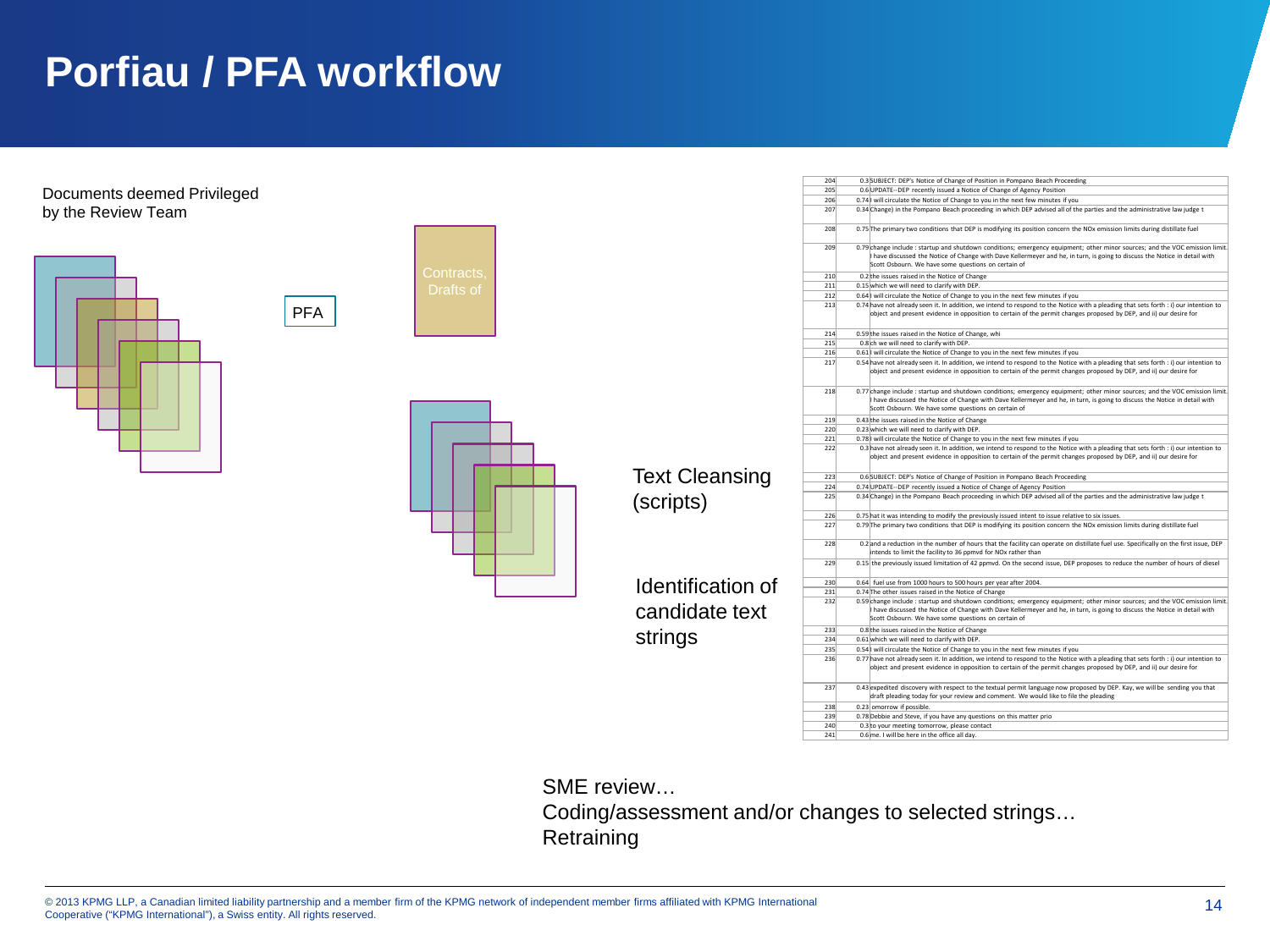#### **Results (two closed Canadian cases)**

#### pre-adjustment pre-adjustment post-adjustment

#### **Lawyer / Manual Review Lawyer / Manual Review**

|                 | Coded<br>Privileged | <b>Coded Non</b><br>Privileged |      |                 | Coded<br>Privileged | Coded I<br>Privile |
|-----------------|---------------------|--------------------------------|------|-----------------|---------------------|--------------------|
| Privileged (LR) | 239                 | 255                            |      | Privileged (LR) | 239                 | 170                |
| Non Privileged  | 369                 | 874                            |      | Non Privileged  | 369                 | 874                |
|                 |                     |                                | 1737 |                 |                     |                    |

|           | Recall<br>48% | Recall    | 58% |
|-----------|---------------|-----------|-----|
| Precision | 39%           | Precision | 39% |
| E1        | 43%           | F1        | 47% |

|      |                 | Coded<br>Privileged | <b>Coded Non</b><br>Privileged |      |
|------|-----------------|---------------------|--------------------------------|------|
|      | Privileged (LR) | 239                 | 170                            |      |
|      | Non Privileged  | 369                 | 874                            |      |
| 1737 |                 |                     |                                | 1652 |

| Recall  | 48% | Recall    |
|---------|-----|-----------|
| cision  | 39% | Precision |
| г1<br>T | 43% | F1        |

#### **Porfiau Porfiau**

|                 | Coded<br>Privileged | <b>Coded Non</b><br>Privileged |      |                 | Coded<br>Privileged | Coded I<br>Privile |
|-----------------|---------------------|--------------------------------|------|-----------------|---------------------|--------------------|
| Privileged (LR) | 444                 | 50                             |      | Privileged (LR) | 370                 | 39                 |
| Non Privileged  | 616                 | 627                            |      | Non Privileged  | 616                 | 627                |
|                 |                     |                                | 1737 |                 |                     |                    |

| Recall |
|--------|
| 42%    |
| 57%    |
|        |

|      |                 | Coded      | <b>Coded Non</b> |      |
|------|-----------------|------------|------------------|------|
|      |                 | Privileged | Privileged       |      |
|      | Privileged (LR) | 370        | 39               |      |
|      | Non Privileged  | 616        | 627              |      |
| 1737 |                 |            |                  | 1652 |

| Recall    | 90% | Recall    | 90% |
|-----------|-----|-----------|-----|
| cision    | 42% | Precision | 38% |
| г1<br>۰ι. | 57% | F1        | 53% |